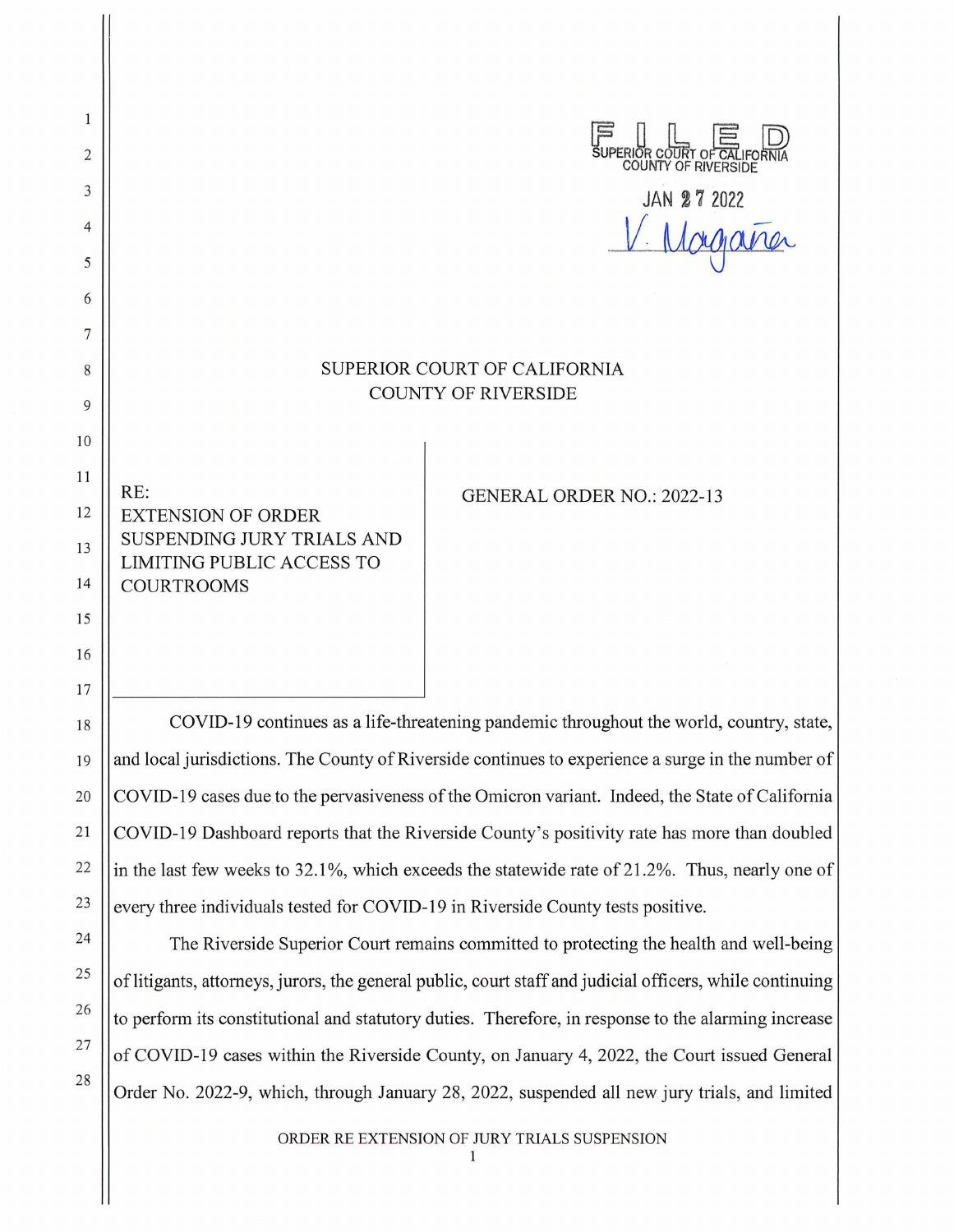in-person court proceedings to parties, their attorneys and other authorized persons. The Court now finds it is necessary to extend the suspension of jury trials and continue to limit in-person public access to court proceedings.

Therefore, to protect the health and well-being of the public and court personnel, for good cause and pursuant to Code of Civil Procedure § § 124 and 128, Government Code §68070, Cal. Rules of Court, rule 10.603, General Order 2022-8, General Order 2022-12, the inherent powers of the Court (In re Reno (2012) 55 Cal.4th 428, 522), and in compliance with federal, state and local guidelines, the Court hereby finds and orders as follows:

1. All civil and criminal jury trials are hereby suspended through February 10, 2022. This order is only applicable to jury trials that have not commenced. This order does not affect jury trials that are in progress, which will be addressed on a case by case basis by the judicial officer presiding over the trial.

2. Access to in-person court proceedings is limited to parties, their attorneys, witnesses subpoenaed to testify, one support person statutorily permitted to accompany a person seeking a temporary restraining order, and other authorized persons.

3. The term "other authorized persons" includes, but is not limited to members of the press and media subject to prior approval as set forth in Cal. Rules of Court, rule 1.150, or pursuant to any other applicable rule, order or policy.

4. The Court recognizes the right of public access to court proceedings. Thus, access to non-confidential court proceedings will be available to the public through audio and video Livestreaming. Information about Courtroom Livestreaming is available on the Court's website at https://www.riverside.courts.ca.gov/OnlineServices/CourtroomLivestreaming/courtroomlivestreaming.php

5. All persons within any courtroom must maintain physical distance from all other persons of at least six (6) feet.

6. This order does not restrict or otherwise abrogate the express or inherent authority of the Court and its judges to provide for the orderly conduct of proceedings.

ORDER RE EXTENSION OF JURY TRIALS SUSPENSION

2